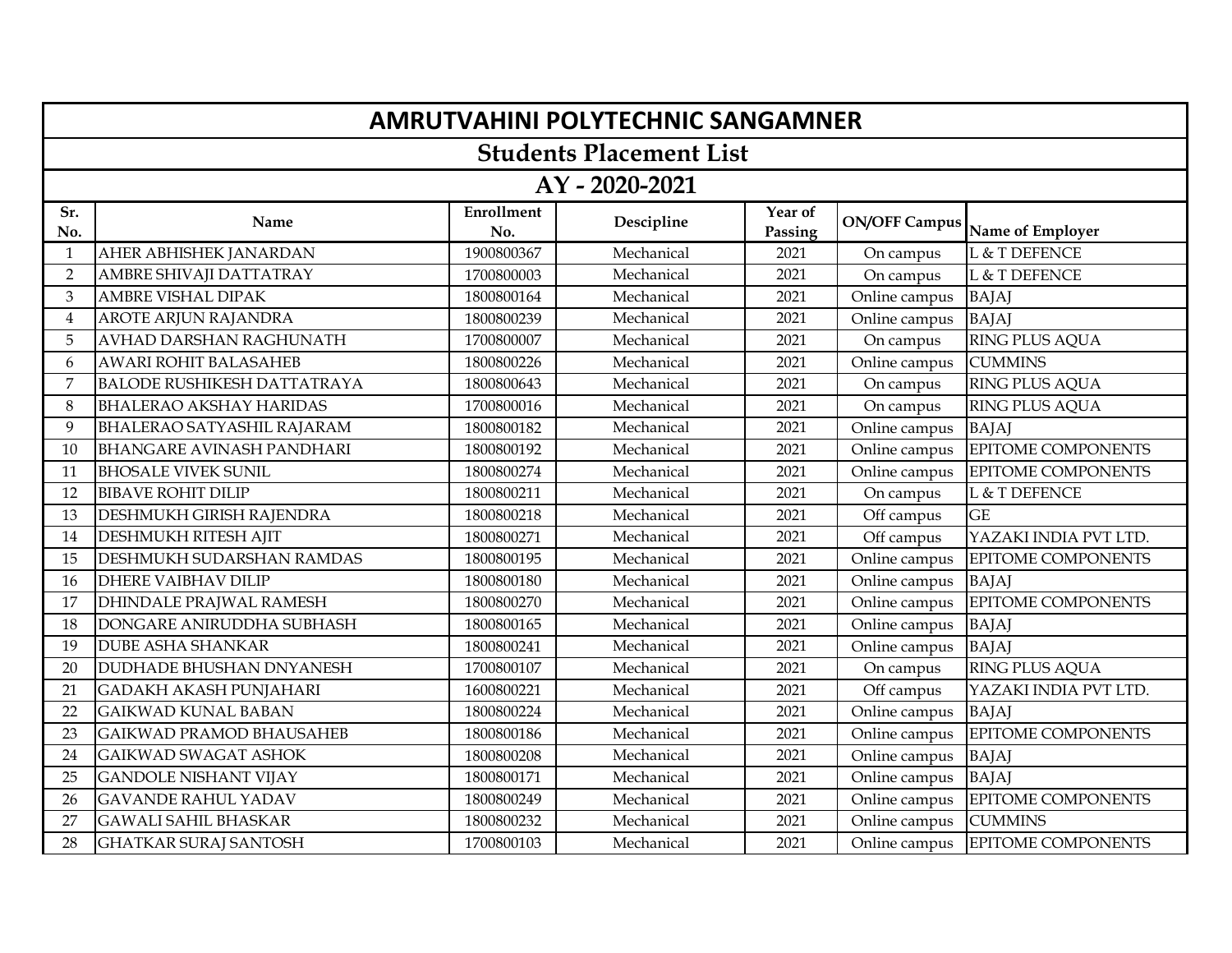| 29 | <b>GHEGADMAL CHAITNYA KISHOR</b> | 1800800193 | Mechanical | 2021 | Online campus | <b>BAJAJ</b>              |
|----|----------------------------------|------------|------------|------|---------------|---------------------------|
| 30 | <b>GHULE VAIBHAV KAILAS</b>      | 1800800161 | Mechanical | 2021 | Online campus | <b>BAJAJ</b>              |
| 31 | <b>GOPHANE DIPAK RAJARAM</b>     | 1900800386 | Mechanical | 2021 | On campus     | L & T DEFENCE             |
| 32 | <b>HIRE NIKHIL ANIL</b>          | 1700800044 | Mechanical | 2021 | On campus     | RING PLUS AQUA            |
| 33 | <b>JEDGULE DINESH KHANDU</b>     | 1800800275 | Mechanical | 2021 | Online campus | <b>MAXION WHEEL</b>       |
| 34 | <b>JONDHALE AVINASH POPAT</b>    | 1800800235 | Mechanical | 2021 | Online campus | EPITOME COMPONENTS        |
| 35 | KADHANE SAURABH SUBHASH          | 1800800215 | Mechanical | 2021 | Online campus | <b>BAJAJ</b>              |
| 36 | KAKAD SANJAY LAXMAN              | 1800800202 | Mechanical | 2021 | Online campus | <b>BAJAJ</b>              |
| 37 | KAKADE AKSHAY MACCHINDRA         | 1800800272 | Mechanical | 2021 | Online campus | EPITOME COMPONENTS        |
| 38 | KALE SANKET SHIVAJI              | 1800800217 | Mechanical | 2021 | On campus     | L & T DEFENCE             |
| 39 | KALUNGE ROSHAN UTTAM             | 1800800223 | Mechanical | 2021 | Online campus | <b>BAJAJ</b>              |
| 40 | KANAWADE SAMEER ASTIK            | 1800800184 | Mechanical | 2021 | On campus     | L & T DEFENCE             |
| 41 | KHAIRNAR SAURABH UTTAM           | 1800800375 | Mechanical | 2021 | Online campus | <b>EPITOME COMPONENTS</b> |
| 42 | KHAIRNAR VAIBHAV DEVIDAS         | 1800800230 | Mechanical | 2021 | Off campus    | YAZAKI INDIA PVT LTD.     |
| 43 | KHATAL RUSHIKESH RAMESH          | 1900800383 | Mechanical | 2021 | Online campus | <b>ABB</b>                |
| 44 | KHATAL VAISHNAVI RAMESH          | 1800800167 | Mechanical | 2021 | Online campus | <b>BAJAJ</b>              |
| 45 | LAGAD SUYASH RAOSAHEB            | 1900800372 | Mechanical | 2021 | Online campus | <b>BAJAJ</b>              |
| 46 | LAHANGE VISHAL JIJARAM           | 1800800157 | Mechanical | 2021 | Online campus | EPITOME COMPONENTS        |
| 47 | LENDE MANGESH SHANTARAM          | 1800800266 | Mechanical | 2021 | Off campus    | YAZAKI INDIA PVT LTD.     |
| 48 | MAHAJAN SANSKRUTI RAJENDRA       | 1800800189 | Mechanical | 2021 | Online campus | <b>BAJAJ</b>              |
| 49 | MHASKE GOVIND DATTATRAYA         | 1900800376 | Mechanical | 2021 | Online campus | <b>BAJAJ</b>              |
| 50 | MUNTODE SMIT SANJAY              | 1700800076 | Mechanical | 2021 | Off campus    | YAZAKI INDIA PVT LTD.     |
| 51 | NAVALE VISHAL SANJAY             | 1900800378 | Mechanical | 2021 | On campus     | L & T DEFENCE             |
| 52 | PALVE ABHISHEK SANJAY            | 1900800380 | Mechanical | 2021 | Online campus | <b>BAJAJ</b>              |
| 53 | PATHAN FAIZANKHAN ASIFKHAN       | 1800800240 | Mechanical | 2021 | Online campus | EPITOME COMPONENTS        |
| 54 | PHAD GANESH RAJENDRA             | 1900800381 | Mechanical | 2021 | Online campus | EPITOME COMPONENTS        |
| 55 | <b>RAVTE SUNIL LAHU</b>          | 1800800206 | Mechanical | 2021 | Online campus | EPITOME COMPONENTS        |
| 56 | <b>SAGAR SUJIT SHANTARAM</b>     | 1800800263 | Mechanical | 2021 | Online campus | <b>BAJAJ</b>              |
| 57 | SAHANE AJIT SOMNATH              | 1700800017 | Mechanical | 2021 | On campus     | RING PLUS AQUA            |
| 58 | SAHANE SHUBHAM SUNIL             | 1800800022 | Mechanical | 2021 | On campus     | RING PLUS AQUA            |
| 59 | <b>SAPRE ATHARV SUJIT</b>        | 1800800245 | Mechanical | 2021 | Off campus    | YAZAKI INDIA PVT LTD.     |
| 60 | SATPUTE SHUBHAM RAJENDRA         | 1800800374 | Mechanical | 2021 | On campus     | RING PLUS AQUA            |
| 61 | SATPUTE VISHAL RAJENDRA          | 1900800382 | Mechanical | 2021 | On campus     | L & T DEFENCE             |
| 62 | SHELKE ADINATH PANDURANG         | 1800800025 | Mechanical | 2021 | Online campus | <b>EPITOME COMPONENTS</b> |
| 63 | SHELKE OMKAR SURYABHAN           | 1800800027 | Mechanical | 2021 | Online campus | <b>EPITOME COMPONENTS</b> |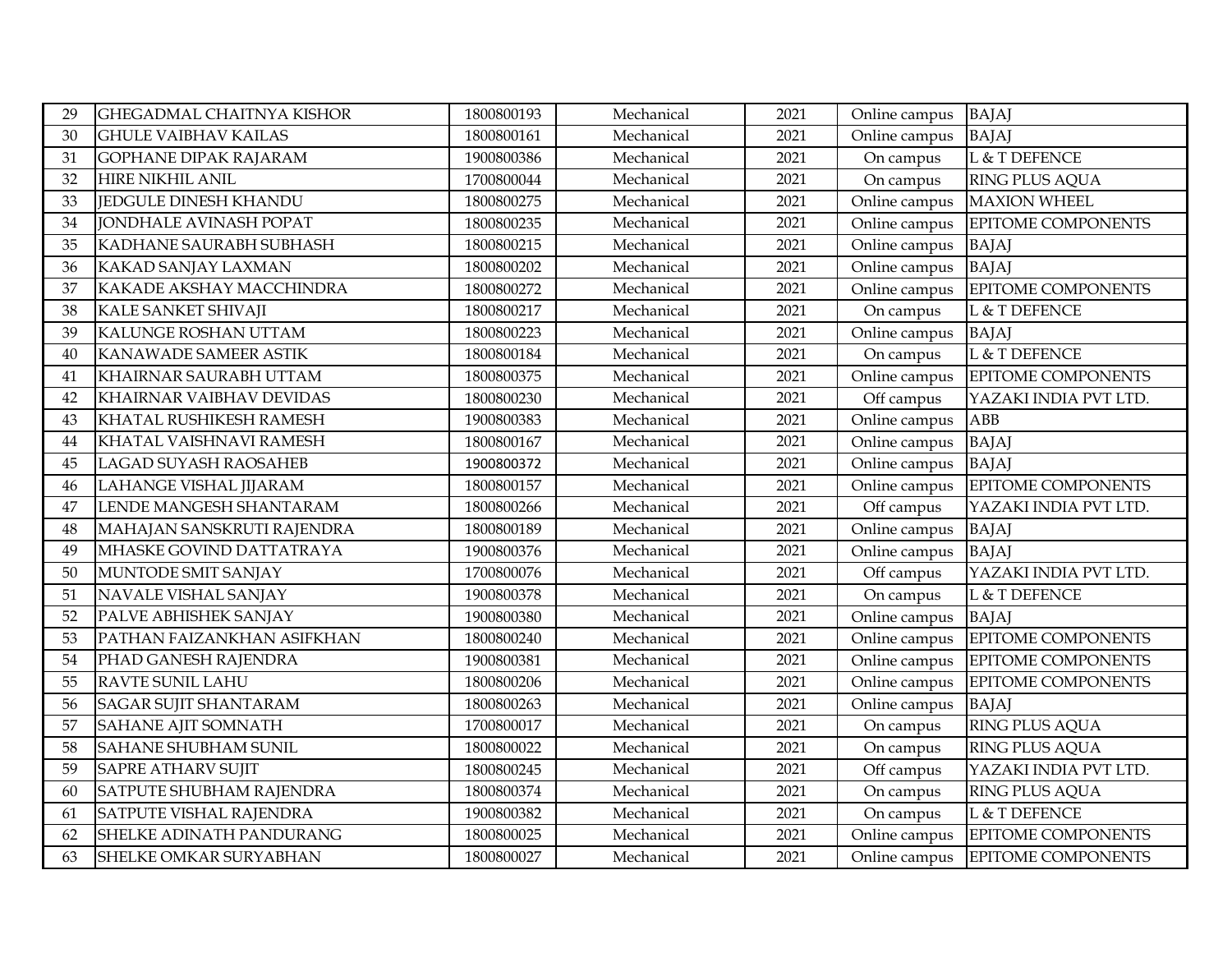| 64 | SHINDE SHANTANU SOMNATH            | 1800800160 | Mechanical | 2021 | Online campus | <b>BAJAJ</b>              |
|----|------------------------------------|------------|------------|------|---------------|---------------------------|
| 65 | SHIRSATH SAGAR SOMNATH             | 1800800254 | Mechanical | 2021 | On campus     | L & T DEFENCE             |
| 66 | TALHA DIPAK TUKARAM                | 1700800039 | Mechanical | 2021 | Off campus    | <b>VIRAJ PROFILE</b>      |
| 67 | TEMGIRE RAVINDRA ANNASAHEB         | 1700800043 | Mechanical | 2021 | Off campus    | YAZAKI INDIA PVT LTD.     |
| 68 | THORAT DIPTISH SHIVAJI             | 1800800641 | Mechanical | 2021 | Online campus | EPITOME COMPONENTS        |
| 69 | <b>UGALE KARTIK AMBADAS</b>        | 1800800260 | Mechanical | 2021 | Online campus | <b>BAJAJ</b>              |
| 70 | UGALE KRUSHNA MININATH             | 1800800255 | Mechanical | 2021 | On campus     | RING PLUS AQUA            |
| 71 | VANAM GAURAV RAMESH                | 1700800005 | Mechanical | 2021 | On campus     | RING PLUS AQUA            |
| 72 | VARADE GOVIND SAHEBRAO             | 1800800213 | Mechanical | 2021 | On campus     | RING PLUS AQUA            |
| 73 | VARMA PUSHPAK MAHESH               | 1700800050 | Mechanical | 2021 | On campus     | <b>RING PLUS AQUA</b>     |
| 74 | VAYEDA SANTOSH SITARAM             | 1800800205 | Mechanical | 2021 | Online campus | <b>CUMMINS</b>            |
| 75 | ZODAGE ANUSHKA ANIL                | 1600800361 | Mechanical | 2021 | Online campus | <b>CUMMINS</b>            |
| 76 | <b>AVHAD CHAITANY SAMPAT</b>       | 1911050158 | Mechanical | 2021 | Online campus | <b>BAJAJ</b>              |
| 77 | AVHAD SARTHAK ANNASAHEB            | 1811050087 | Mechanical | 2021 | Online campus | EPITOME COMPONENTS        |
| 78 | <b>BHALERAO ROHAN RAJENDRA</b>     | 1911050160 | Mechanical | 2021 | On campus     | <b>RING PLUS AQUA</b>     |
| 79 | <b>GAVHANE RUSHIKESH BALASAHEB</b> | 1711050013 | Mechanical | 2021 | Online campus | EPITOME COMPONENTS        |
| 80 | <b>GHARE ANIKET SOMNATH</b>        | 1911050171 | Mechanical | 2021 | On campus     | RING PLUS AQUA            |
| 81 | <b>GIRHE RAMDAS BABAN</b>          | 1811050055 | Mechanical | 2021 | Online campus | <b>BAJAJ</b>              |
| 82 | <b>GUNJAL SAHIL DIPAK</b>          | 1911050175 | Mechanical | 2021 | On campus     | L & T DEFENCE             |
| 83 | <b>GUNJAL VIJAY PRAKASH</b>        | 1811050074 | Mechanical | 2021 | On campus     | John Deere Equipment      |
| 84 | JONDHALE SAMADHAN ASHOK            | 1911050187 | Mechanical | 2021 | Online campus | <b>BAJAJ</b>              |
| 85 | KADLAG PRATHAMESH PRAKASH          | 1911050189 | Mechanical | 2021 | Online campus | EPITOME COMPONENTS        |
| 86 | KADU RAHUL SUDAM                   | 1911050207 | Mechanical | 2021 | Online campus | <b>EPITOME COMPONENTS</b> |
| 87 | KANAWADE ANIKET RAMESH             | 1911050209 | Mechanical | 2021 | On campus     | L & T DEFENCE             |
| 88 | KANWADE PRAJWAL CHANDRAKANT        | 1711050031 | Mechanical | 2021 | Online campus | <b>EPITOME COMPONENTS</b> |
| 89 | KHULE ABHISHEKH DINKAR             | 1711050030 | Mechanical | 2021 | Off campus    | YAZAKI INDIA PVT LTD.     |
| 90 | KHULE SHUBHAM GANPAT               | 1911050211 | Mechanical | 2021 | Online campus | <b>BAJAJ</b>              |
| 91 | KOLHE BHUSHAN DIGAMBER             | 1911050212 | Mechanical | 2021 | Online campus | <b>BAJAJ</b>              |
| 92 | LOKHANDE SUYASH SANJAY             | 1711050012 | Mechanical | 2021 | Online campus | <b>EPITOME COMPONENTS</b> |
| 93 | <b>MALI ATUL ASHOK</b>             | 1811050061 | Mechanical | 2021 | On campus     | L & T DEFENCE             |
| 94 | MENGAL ANKUSH VASANT               | 1811050060 | Mechanical | 2021 | On campus     | RING PLUS AQUA            |
| 95 | MUNGASE PRAKASH VITTHAL            | 1711050002 | Mechanical | 2021 | Online campus | EPITOME COMPONENTS        |
| 96 | PAWASE YASH MAHADEO                | 1711050006 | Mechanical | 2021 | Online campus | EPITOME COMPONENTS        |
| 97 | PULATE ASHISH SAMBHAJI             | 1911050219 | Mechanical | 2021 | On campus     | L & T DEFENCE             |
| 98 | RAHANE MAHESH SANJAY               | 1811050054 | Mechanical | 2021 | On campus     | L & T DEFENCE             |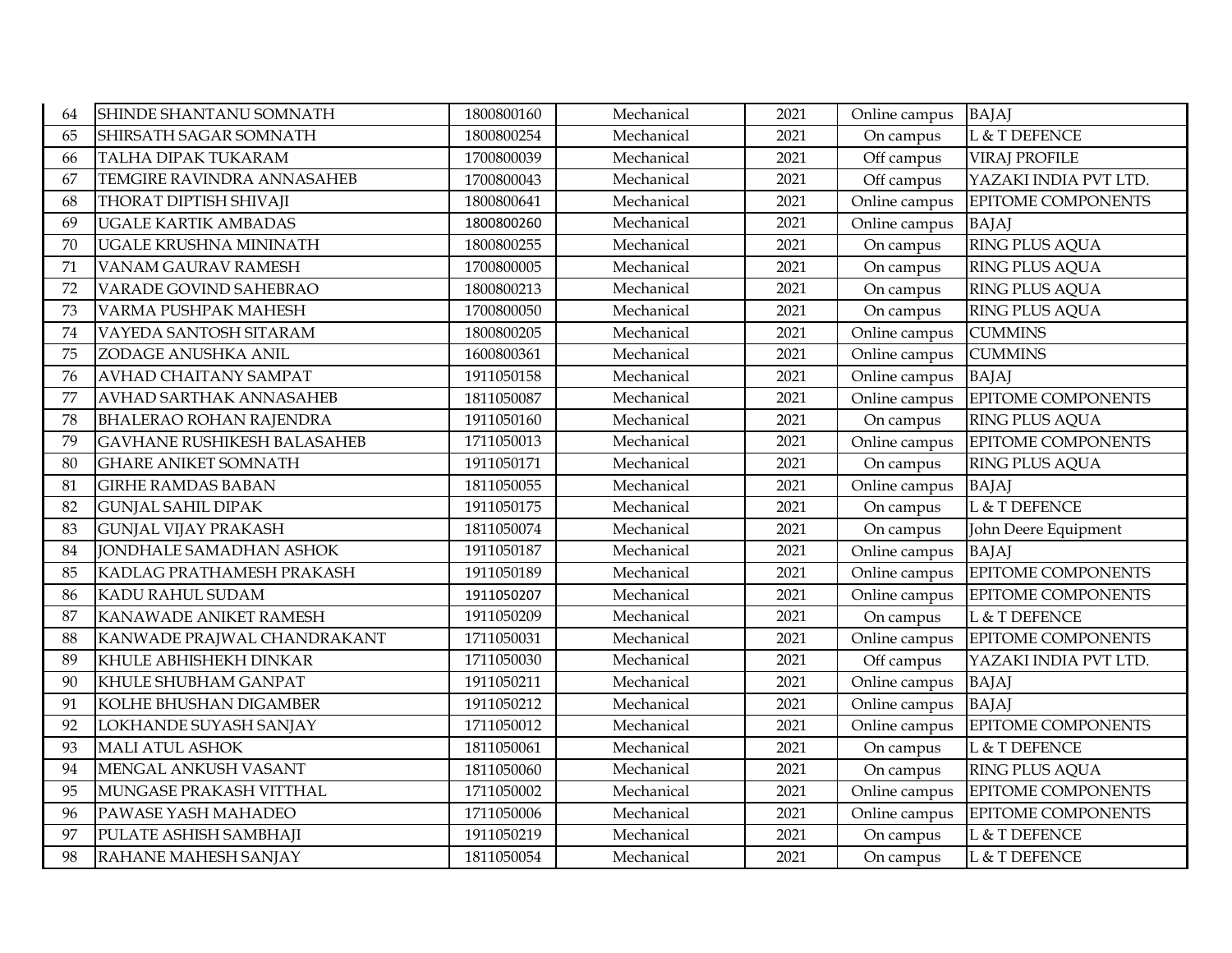| 99  | RAUT RUSHIKESH SHANKAR           | 1811050084 | Mechanical             | 2021 | On campus     | L & T DEFENCE         |
|-----|----------------------------------|------------|------------------------|------|---------------|-----------------------|
| 100 | <b>SANAP NAYAN SAJAN</b>         | 1911050234 | Mechanical             | 2021 | On campus     | <b>RING PLUS AQUA</b> |
| 101 | SATPUTE JAYDEEP RAMESH           | 1811050190 | Mechanical             | 2021 | On campus     | L & T DEFENCE         |
| 102 | SAYYED DANISH SOHAIL             | 1811050059 | Mechanical             | 2021 | Online campus | <b>BAJAJ</b>          |
| 103 | VARPE ASHWINI BABAJI             | 1911050237 | Mechanical             | 2021 | Online campus | <b>BAJAJ</b>          |
| 104 | WAKCHAURE PRATHMESH BHAUSAHEB    | 1911050241 | Mechanical             | 2021 | Online campus | EPITOME COMPONENTS    |
| 105 | WAYKAR ROHIT DADABHAU            | 1911050242 | Mechanical             | 2021 | Online campus | EPITOME COMPONENTS    |
| 106 | <b>GAMANE SONAL</b>              | 1800800156 | Mechanical             | 2021 | Online campus | <b>BAJAJ</b>          |
| 107 | <b>ILHE UDDHAV SAMPAT</b>        | 1800800176 | Mechanical             | 2021 | Online campus | <b>BAJAJ</b>          |
| 108 | <b>NILE TUSHAR</b>               | 1800800253 | Mechanical             | 2021 | Online campus | <b>BAJAJ</b>          |
| 109 | <b>LAKARE ANKUSH</b>             | 1700800106 | Mechanical             | 2021 | On campus     | RING PLUS AQUA        |
| 110 | WALUNJ VAISHNAVI VILAS           | 1900800379 | Mechanical             | 2021 | Online campus | <b>BAJAJ</b>          |
| 111 | SONAWANE PRAVIN SANJAY           | 1911050235 | Mechanical             | 2021 | Off campus    | YAZAKI INDIA PVT LTD. |
| 112 | KHANDAGLE VAIBHAV JITENDRA       | 1911050210 | Mechanical             | 2021 | Online campus | <b>BAJAJ</b>          |
| 113 | HASE ASHUTOSH PRAKASH            | 1900800373 | Mechanical             | 2021 | On campus     | L & T DEFENCE         |
| 114 | SHINDE SUYOG MADHUKAR            | 1811050063 | Mechanical             | 2021 | On campus     | L & T DEFENCE         |
| 115 | SHINDE VAIBHAV SUNIL             | 1800800159 | Mechanical             | 2021 | Online campus | <b>BAJAJ</b>          |
| 116 | JAGNAR KISHOR BABASAHEB          | 1911050183 | Mechanical             | 2021 | Online campus | <b>BAJAJ</b>          |
| 117 | ZOLE SAGAR RAMJI                 | 1700800011 | Mechanical             | 2021 | On campus     | RING PLUS AQUA        |
| 118 | <b>ADAGA VANDESH</b>             | 1700800002 | Mechanical             | 2021 | Off campus    | YAZAKI INDIA PVT LTD. |
| 119 | SHIROLE PRASHANT                 | 1900800387 | Mechanical             | 2021 | Off campus    | YAZAKI INDIA PVT LTD. |
| 120 | ADAMANE RUTUJA SANJAY            | 1800800326 | Electronics & Telecom. | 2021 | Online campus | <b>BAJAJ</b>          |
| 121 | ATHARE SUYASH AJAYKUMAR          | 1900800291 | Electronics & Telecom. | 2021 | Off campus    | YAZAKI INDIA PVT LTD. |
| 122 | AVHAD VAISHALI KHANDU            | 1900800356 | Electronics & Telecom. | 2021 | Online campus | EPITOME COMPONENTS    |
| 123 | AVHAD SANIKA TUKARAM             | 1800800503 | Electronics & Telecom. | 2021 | Off campus    | YAZAKI INDIA PVT LTD. |
| 124 | AVHAD VIKAS RAMKISAN             | 1900800292 | Electronics & Telecom. | 2021 | Off campus    | YAZAKI INDIA PVT LTD. |
| 125 | DARADE SWAPNIL SUBHASH           | 1900800296 | Electronics & Telecom. | 2021 | Off campus    | YAZAKI INDIA PVT LTD. |
| 126 | DESHMUKH NISHA PRASHANT          | 1900800298 | Electronics & Telecom. | 2021 | Online campus | EPITOME COMPONENTS    |
| 127 | DESHMUKH SAURABH RAJENDRA        | 1900800357 | Electronics & Telecom. | 2021 | On campus     | L & T DEFENCE         |
| 128 | DESHMUKH TANUJA RAJENDRA         | 1900800299 | Electronics & Telecom. | 2021 | OFF CAMPUS    | Tata Motors Ltd, Pune |
| 129 | DESHMUKH ANIKET GORAKSHNATH      | 1911050244 | Electronics & Telecom. | 2021 | Off campus    | YAZAKI INDIA PVT LTD. |
| 130 | <b>DHISALE SANTOSH BABASAHEB</b> | 1900800302 | Electronics & Telecom. | 2021 | Online campus | EPITOME COMPONENTS    |
| 131 | <b>DUDHE SAURABH ASHOK</b>       | 1900800308 | Electronics & Telecom. | 2021 | On campus     | L & T DEFENCE         |
| 132 | <b>GAMBHIRE GANESH NAVNATH</b>   | 1800800330 | Electronics & Telecom. | 2021 | Off campus    | YAZAKI INDIA PVT LTD. |
| 133 | <b>GAVHANE PAYAL SANJAY</b>      | 1800800348 | Electronics & Telecom. | 2021 | Online campus | <b>BAJAJ</b>          |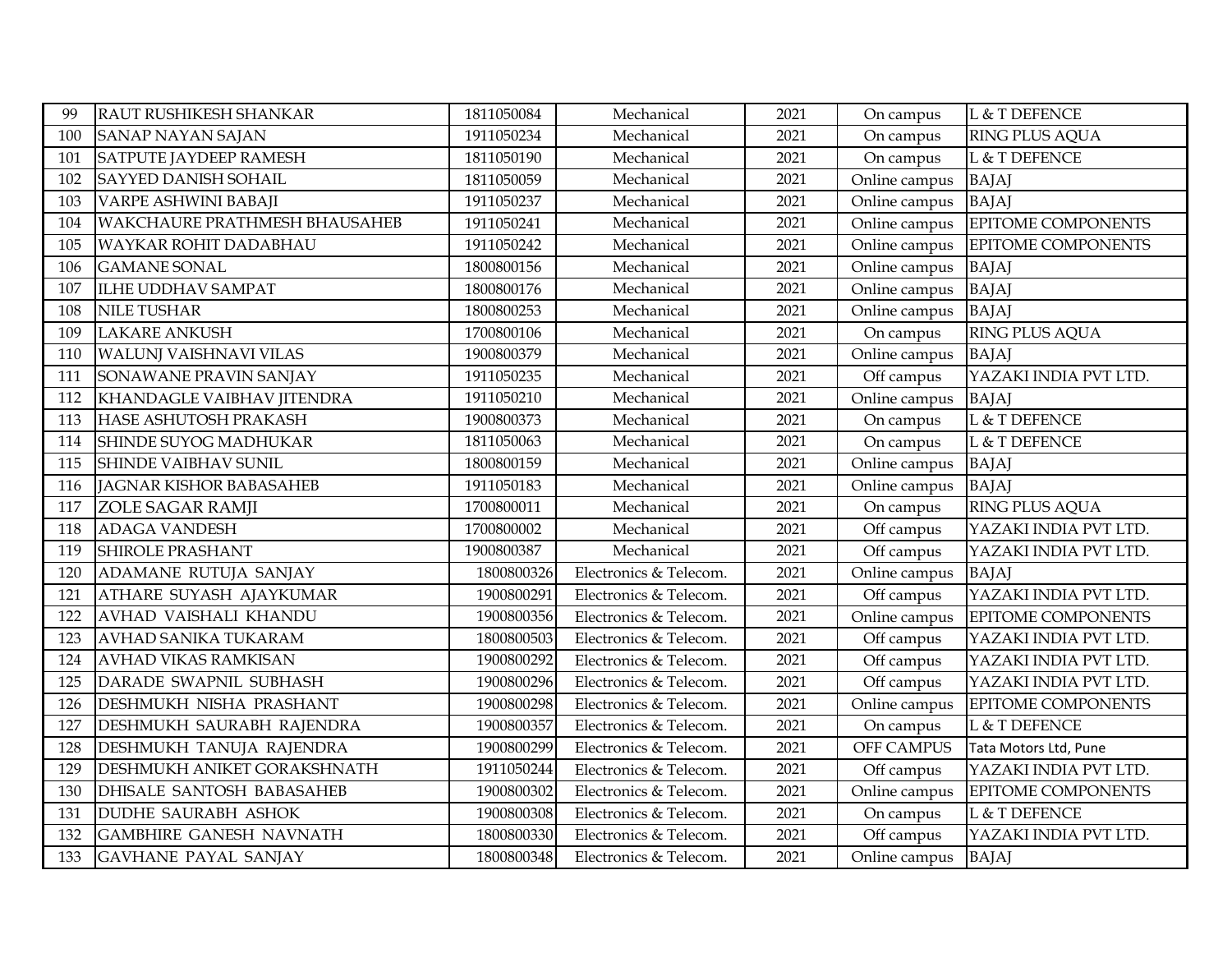| 134 | <b>GAVHANE SAMIR GOPINATH</b>   | 1900800309 | Electronics & Telecom. | 2021 | Off campus    | YAZAKI INDIA PVT LTD.     |
|-----|---------------------------------|------------|------------------------|------|---------------|---------------------------|
| 135 | <b>GUNJAL SAYALI SHIVAJI</b>    | 1800800333 | Electronics & Telecom. | 2021 | Online campus | <b>BAJAJ</b>              |
| 136 | JADHAV VIKAS VIJAY              | 1900800316 | Electronics & Telecom. | 2021 | Off campus    | YAZAKI INDIA PVT LTD.     |
| 137 | <b>JEDGULE VINIT LAHANU</b>     | 1900800320 | Electronics & Telecom. | 2021 | Online campus | EPITOME COMPONENTS        |
| 138 | KAKAD PRAPHULL RAJARAM          | 1900800323 | Electronics & Telecom. | 2021 | Off campus    | YAZAKI INDIA PVT LTD.     |
| 139 | KARANDE SHAMAL MADHAV           | 1900800325 | Electronics & Telecom. | 2021 | Off campus    | YAZAKI INDIA PVT LTD.     |
| 140 | KAWADE RUTUJA BALASAHEB         | 1800800293 | Electronics & Telecom. | 2021 | OFF CAMPUS    | Tata Motors Ltd, Pune     |
| 141 | KORDE AADITI NARENDRA           | 1800800331 | Electronics & Telecom. | 2021 | Online campus | EPITOME COMPONENTS        |
| 142 | PANSARE AKASH APPASAHEB         | 1900800331 | Electronics & Telecom. | 2021 | Off campus    | YAZAKI INDIA PVT LTD.     |
| 143 | RAUT PRAJWAL NANASAHEB          | 1900800339 | Electronics & Telecom. | 2021 | Off campus    | YAZAKI INDIA PVT LTD.     |
| 144 | SATPUTE KUNAL NANASAHEB         | 1911050218 | Electronics & Telecom. | 2021 | Online campus | EPITOME COMPONENTS        |
| 145 | SHINDE ANIKET SUNIL             | 1900800347 | Electronics & Telecom. | 2021 | Online campus | EPITOME COMPONENTS        |
| 146 | SONAWANE PRAGATI VIKAS          | 1900800349 | Electronics & Telecom. | 2021 | Off campus    | YAZAKI INDIA PVT LTD.     |
| 147 | UGALE DARSHANA DINKAR           | 1800800496 | Electronics & Telecom. | 2021 | Off campus    | YAZAKI INDIA PVT LTD.     |
| 148 | VARATHA VIKAS VALHU             | 1700800288 | Electronics & Telecom. | 2021 | Online campus | <b>EPITOME COMPONENTS</b> |
| 149 | VARPE DHIRAJ GORAKSHNATH        | 1811050245 | Electronics & Telecom. | 2021 | Off campus    | YAZAKI INDIA PVT LTD.     |
| 150 | VARPE AJAY BHAUSAHEB            | 1811050230 | Electronics & Telecom. | 2021 | Online campus | EPITOME COMPONENTS        |
| 151 | DARADE SONALI KAILAS            | 1900800295 | Electronics & Telecom. | 2021 | Off campus    | YAZAKI INDIA PVT LTD.     |
| 152 | <b>DATIR PRITAM NANA</b>        | 1811050213 | Electronics & Telecom. | 2021 | Online campus | EPITOME COMPONENTS        |
| 153 | DESHMUKH ABHIJIT BALASAHEB      | 1911050247 | Electronics & Telecom. | 2021 | Off campus    | YAZAKI INDIA PVT LTD.     |
| 154 | DESHMUKH HARSHAL SHREEKANT      | 1900800297 | Electronics & Telecom. | 2021 | OFF CAMPUS    | Tata Motors Ltd, Pune     |
| 155 | DHUMAL PRATIKSHA SHANTARAM      | 1900800358 | Electronics & Telecom. | 2021 | Off campus    | YAZAKI INDIA PVT LTD.     |
| 156 | DONGARE ANKUSH RAJARAM          | 1900800304 | Electronics & Telecom. | 2021 | On campus     | L & T DEFENCE             |
| 157 | DONGARE SNEHAL PARAJI           | 1900800307 | Electronics & Telecom. | 2021 | Online campus | <b>BAJAJ</b>              |
| 158 | ERANDE SAURABH BALASAHEB        | 1800800467 | Electronics & Telecom. | 2021 | Off campus    | YAZAKI INDIA PVT LTD.     |
| 159 | <b>GANJAVE NIKHIL RAMESH</b>    | 1911050233 | Electronics & Telecom. | 2021 | Off campus    | YAZAKI INDIA PVT LTD.     |
| 160 | <b>GHUGE PRIYANKA MHALU</b>     | 1811050239 | Electronics & Telecom. | 2021 | Off campus    | YAZAKI INDIA PVT LTD.     |
| 161 | <b>GITE TEJAS BHAUSAHEB</b>     | 1900800307 | Electronics & Telecom. | 2021 | Off campus    | YAZAKI INDIA PVT LTD.     |
| 162 | <b>GODSE PRERANA ARJUN</b>      | 1800800323 | Electronics & Telecom. | 2021 | Online campus | <b>BAJAJ</b>              |
| 163 | GOSAVI NISHIGANDHA BHIMASHANKAR | 1800800460 | Electronics & Telecom. | 2021 | Off campus    | YAZAKI INDIA PVT LTD.     |
| 164 | <b>GUNJAL GAYATRI BABASAHEB</b> | 1700800300 | Electronics & Telecom. | 2021 | Off campus    | YAZAKI INDIA PVT LTD.     |
| 165 | JAGTAP AVIRAJ PRAKASH           | 1900800317 | Electronics & Telecom. | 2021 | Online campus | EPITOME COMPONENTS        |
| 166 | JANEKAR JYOTI VITTHAL           | 1900800359 | Electronics & Telecom. | 2021 | Off campus    | YAZAKI INDIA PVT LTD.     |
| 167 | JAYBHAYE RAVINDRA PANDURANG     | 1900800319 | Electronics & Telecom. | 2021 | Off campus    | YAZAKI INDIA PVT LTD.     |
| 168 | KADLAG GAYATRI SUNIL            | 1900800321 | Electronics & Telecom. | 2021 | Off campus    | YAZAKI INDIA PVT LTD.     |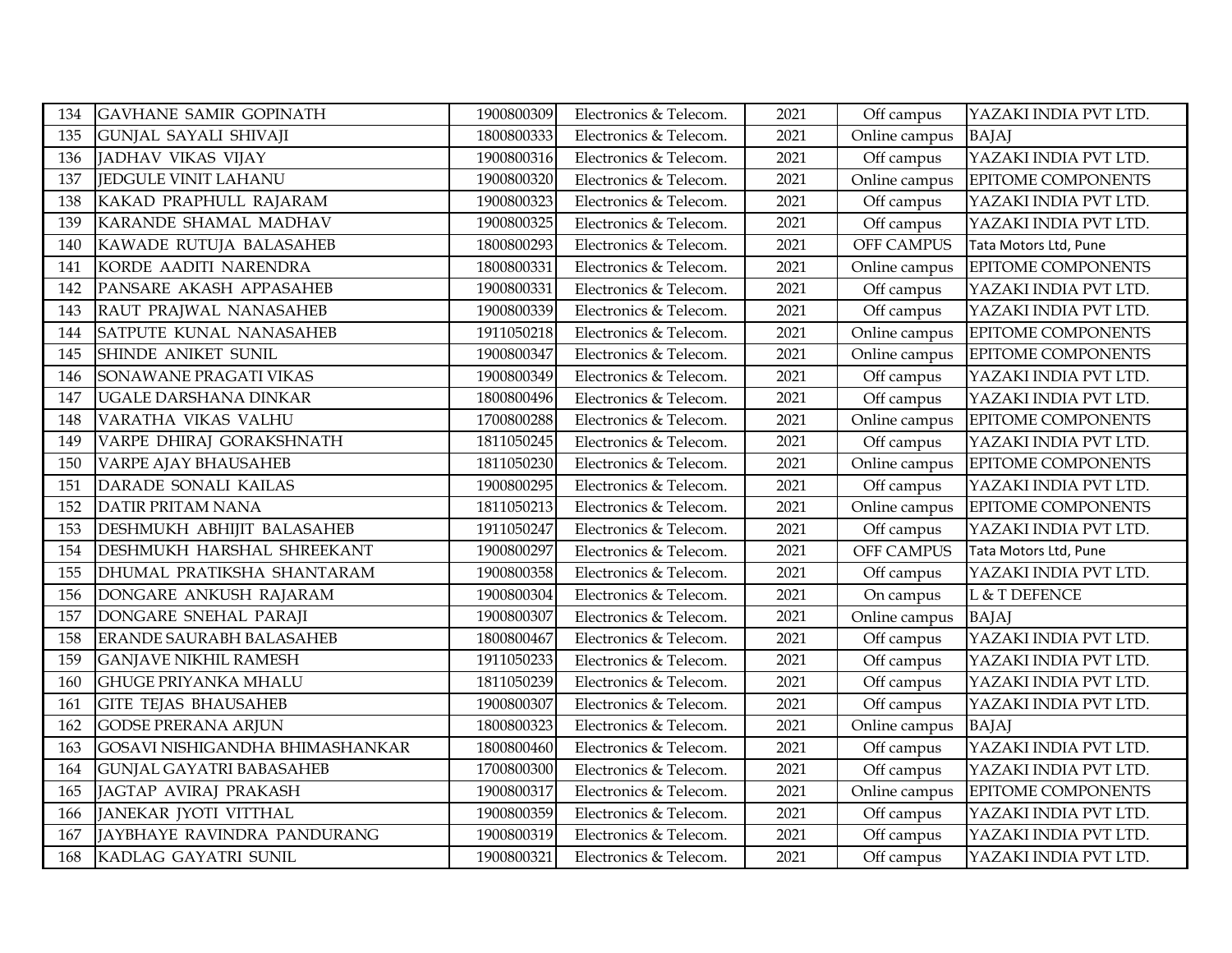| 169 | KADLAG SHUBHANGI DNYANESHWAR  | 1900800322 | Electronics & Telecom.         | 2021 | Off campus    | YAZAKI INDIA PVT LTD. |
|-----|-------------------------------|------------|--------------------------------|------|---------------|-----------------------|
| 170 | KADNAR SUREKHA MHALAJI        | 1911050230 | Electronics & Telecom.         | 2021 | Off campus    | YAZAKI INDIA PVT LTD. |
| 171 | KANDEKAR SHIVAM SHARAD        | 1900800324 | Electronics & Telecom.         | 2021 | Off campus    | YAZAKI INDIA PVT LTD. |
| 172 | KARPE PRATIKSHA VALIBA        | 1900800326 | Electronics & Telecom.         | 2021 | Online campus | <b>BAJAJ</b>          |
| 173 | MADANE AKANKSHA NAVNATH       | 1800800465 | Electronics & Telecom.         | 2021 | Off campus    | YAZAKI INDIA PVT LTD. |
| 174 | MULE PRIYANKA BHAUSAHEB       | 1900800360 | Electronics & Telecom.         | 2021 | Online campus | <b>BAJAJ</b>          |
| 175 | NIGHUTE SACHIN RAJENDRA       | 1900800330 | Electronics & Telecom.         | 2021 | Off campus    | YAZAKI INDIA PVT LTD. |
| 176 | NILE SIMRAN DIPAK             | 1800800335 | Electronics & Telecom.         | 2021 | Off campus    | YAZAKI INDIA PVT LTD. |
| 177 | PARDHI SANKET SANJAY          | 1900800364 | Electronics & Telecom.         | 2021 | Off campus    | YAZAKI INDIA PVT LTD. |
| 178 | PAWAR PRANJALI BHASKAR        | 1900800334 | Electronics & Telecom.         | 2021 | OFF CAMPUS    | Tata Motors Ltd, Pune |
| 179 | PAWAR KOMAL BHAUSAHEB         | 1900800333 | Electronics & Telecom.         | 2021 | Online campus | <b>BAJAJ</b>          |
| 180 | PAWASE AVDHUT SOMNATH         | 1800800484 | Electronics & Telecom.         | 2021 | Off campus    | YAZAKI INDIA PVT LTD. |
| 181 | PAWASE SUDARSHAN GORAKSHANATH | 1900800365 | Electronics & Telecom.         | 2021 | Off campus    | YAZAKI INDIA PVT LTD. |
| 182 | PUND ROSHAN SOMNATH           | 1900800337 | Electronics & Telecom.         | 2021 | Online campus | <b>BAJAJ</b>          |
| 183 | RAKSHE SWATI CHINDHU          | 1800800298 | Electronics & Telecom.         | 2021 | Off campus    | YAZAKI INDIA PVT LTD. |
| 184 | ROKADE NEELAM SATISH          | 1900800326 | Electronics & Telecom.         | 2021 | Off campus    | YAZAKI INDIA PVT LTD. |
| 185 | <b>SABLE SHIVAM SUDHIR</b>    | 1900800341 | Electronics & Telecom.         | 2021 | Off campus    | YAZAKI INDIA PVT LTD. |
| 186 | SABLE SIMA ANNASAHEB          | 1900800342 | Electronics & Telecom.         | 2021 | Off campus    | YAZAKI INDIA PVT LTD. |
| 187 | <b>SANAP ARTI LAXMAN</b>      | 1800800297 | Electronics & Telecom.         | 2021 | Off campus    | YAZAKI INDIA PVT LTD. |
| 188 | SANAP PUJA LAXMAN             | 1800800296 | Electronics & Telecom.         | 2021 | Off campus    | YAZAKI INDIA PVT LTD. |
| 189 | <b>SAPNAR SHALINI VILAS</b>   | 1500800133 | Electronics & Telecom.         | 2021 | Off campus    | YAZAKI INDIA PVT LTD. |
| 190 | <b>SATPUTE AJIT RAMDAS</b>    | 1900800345 | Electronics & Telecom.         | 2021 | Off campus    | YAZAKI INDIA PVT LTD. |
| 191 | SHINDE ADITYA RAOSAHEB        | 1900800346 | Electronics & Telecom.         | 2021 | On campus     | L & T DEFENCE         |
| 192 | SHINDE POOJA RAJENDRA         | 1900800348 | Electronics & Telecom.         | 2021 | Online campus | <b>BAJAJ</b>          |
| 193 | SONDKAR YOGESH BHASKAR        | 1900800351 | Electronics & Telecom.         | 2021 | Off campus    | YAZAKI INDIA PVT LTD. |
| 194 | UGALE VAISHNAVI BHAUSAHEB     | 1700800286 | Electronics & Telecom.         | 2021 | Off campus    | YAZAKI INDIA PVT LTD. |
| 195 | UMBARKAR SIYA JANKIDAS        | 1800800344 | Electronics & Telecom.         | 2021 | Online campus | <b>BAJAJ</b>          |
| 196 | VETAL SURAJ RAJENDRA          | 1911050224 | Electronics & Telecom.         | 2021 | Off campus    | YAZAKI INDIA PVT LTD. |
| 197 | WAGH ABHISHEK SHRIDHAR        | 1811050233 | Electronics & Telecom.         | 2021 | Off campus    | YAZAKI INDIA PVT LTD. |
| 198 | WAGH REKHA PRAKASH            | 1800800304 | Electronics & Telecom.         | 2021 | Off campus    | YAZAKI INDIA PVT LTD. |
| 199 | WAKCHAURE SAKSHI BHAGWAN      | 1900800355 | Electronics & Telecom.         | 2021 | Off campus    | YAZAKI INDIA PVT LTD. |
| 200 | WALHEKAR PRATIK BABASAHEB     | 1900800354 | Electronics & Telecom.         | 2021 | On campus     | L & T DEFENCE         |
| 201 | <b>GHULE PRACHI SAMBHAJI</b>  |            | 1800800055 Computer Technology | 2021 | Online campus | <b>INFOSYS</b>        |
| 202 | PAGAR OMKAR DINKARRAO         |            | 1800800603 Computer Technology | 2021 | Online campus | <b>INFOSYS</b>        |
| 203 | YADHAV SANDEEPKUMAR RAMEKBAL  |            | 1811050047 Computer Technology | 2021 | Online campus | <b>INFOSYS</b>        |